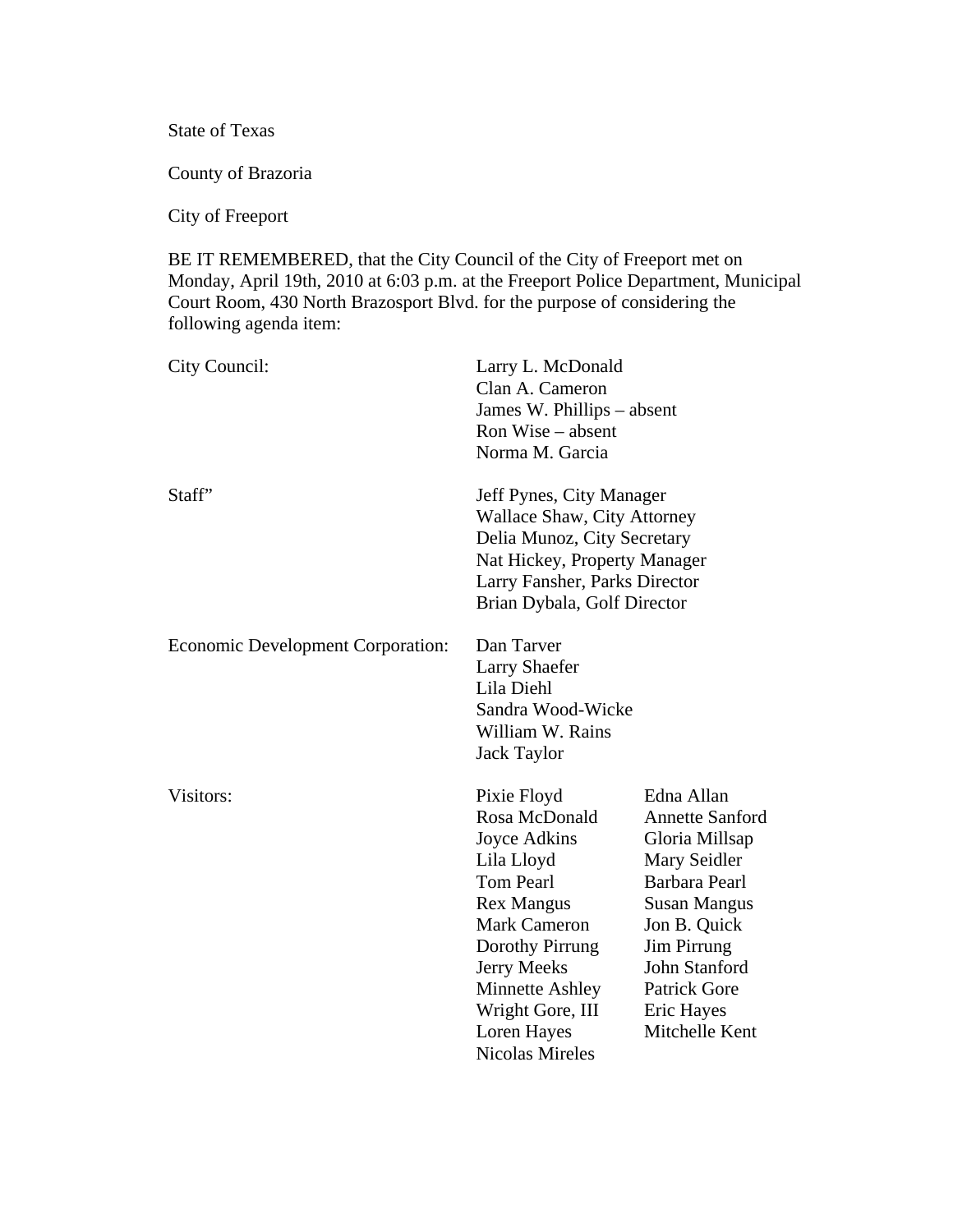### Call to order.

Mayor McDonald called the meeting to order at 6:03 p.m.

Invocation.

Wallace Shaw offered the invocation.

Pledge of Allegiance.

Mayor McDonald led the Pledge of Allegiance.

## Consideration of approving the April 5th, 2010 Council Minutes.

On a motion by Councilman Cameron, seconded by Councilwoman Garcia, with all present voting "aye", Council unanimously approved the April 5th, 2010 Council Minutes.

### Attending citizens and their business.

Tom Pearl of 1710 W. 10th Street complained that the landscaping crew neglects the South side of Brazosport Boulevard, and more lights are needed on Highway 288 at the crosswalk of Brazosport High School to the field house. Mayor McDonald said that TxDot did help them with the crosswalk and agreed more lights are needed.

Mary Seidler of 530 W. Broad announced that she is trying to get a bakery started, and requested a metal container in her back yard. Mayor McDonald advised her that the Planning Commission will be reviewing this issue.

John Stanford of 703 W. 8th Street recently visited a local restaurant and their is a rumor in Freeport that outraged him, as well as them. The rumor is that the City Manager purchased a desk chair in excess of \$3,000. The rumor is also that another senior executive on staff purchased one too. I was a bit concerned about such reckless spending. So, I did a formal open records request to verify whether or not this actually occurred. I was informed today that the Assistant City Attorney had taken this issue before the Attorney General's office for interpretation and that they were going to try to block it, based on "medical." My point is, if we had spend that kind of money for a piece of office furniture for one individual or two individuals, whatever the case may be, I think the Council needs to be aware and the citizens need to be aware of that. In fact I challenge you all to bring this \$3000, or whatever it is, \$3,000 to \$6,000 chair; I've heard both prices. Bring it out here, put it out there, let the citizens see, sit in it, put a prize tag on it so we can see the outrageous spending, if it's true. Now if it's not true, why would we block my request for that information, which should be available under the Public Information Act. Why are we blocking that information? Is there a reason? Mayor McDonald said: "No Sir, not that I know of." Mayor McDonald said he would be looking into that for him. John Stanford stated, "you guys swore to an oath, you have responsibilities as Council members and I would like to see you take it serious, not just wash it under the rug."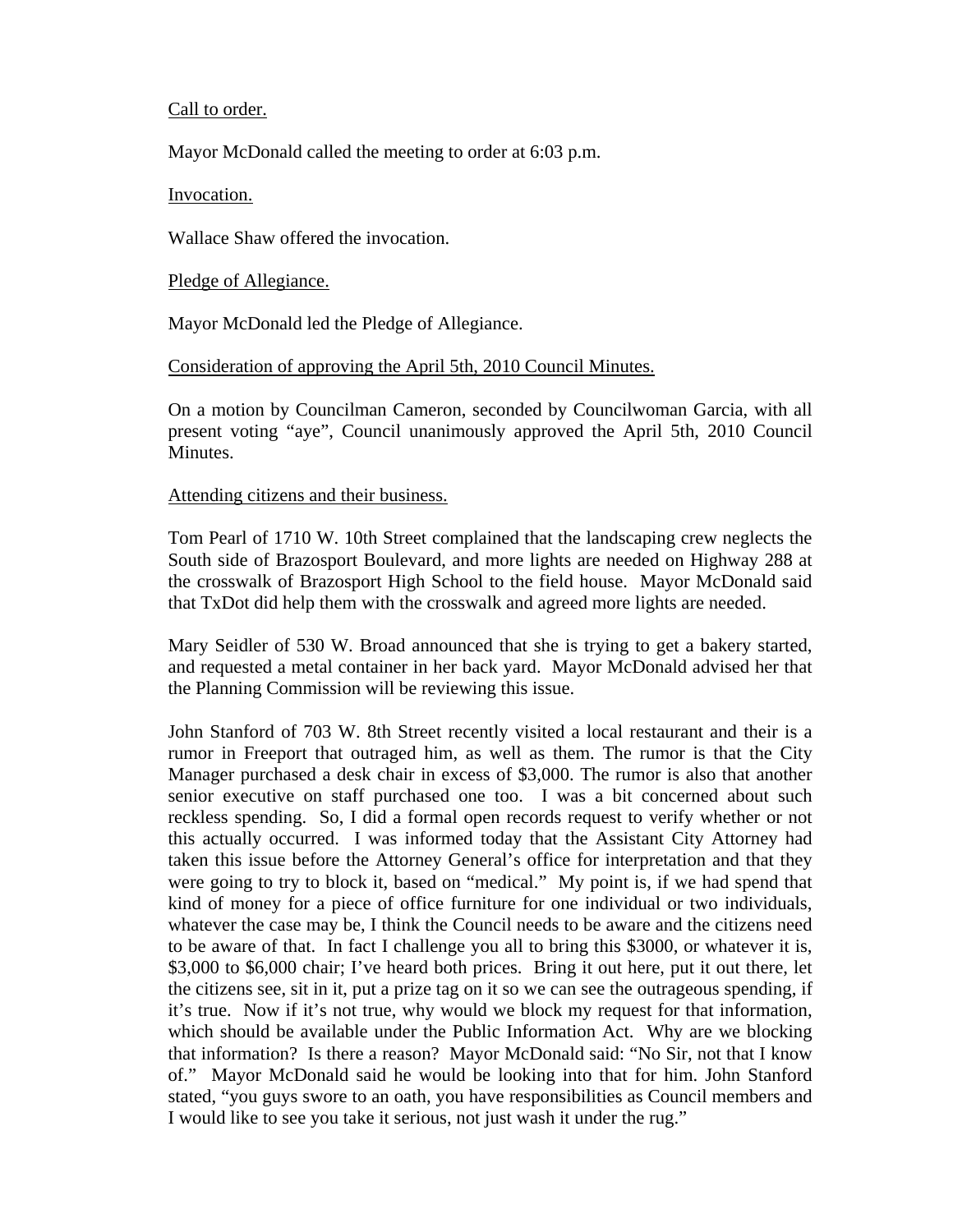Mayor McDonald announced the City of Freeport newsletters will be ready for mail and the inflatable planetarium will be available at the City Hall on Wednesday at 4:00 p.m.

Consideration of approving and ratifying a lease agreement for a fairway mower for the Freeport Golf Course.

On a motion by Councilman Cameron, seconded by Councilwoman Garcia, with all present voting, "aye", Council approved to table this item due to the Resolution 2010- 2225.

Consideration of Resolution No. 2010-2225 ratifying the actions of the City Manager in entering into a master Lease-Purchase agreement and expending funds in connection therewith for a new mower for the Freeport Municipal Golf Course.

On a motion by Councilman Cameron, seconded by Councilwoman Garcia, with all present voting, "aye", Council unanimously approved Resolution No. 2010-2225 ratifying the actions of the City Manager in entering into a master Lease-Purchase agreement and expending funds in connection therewith for a new mower for the Freeport Municipal Golf Course.

Consideration of authorizing the Mayor to sign a contract with Century 21 Shows, L.L. C., to provide carnival rides, games and food concession for the Blessing of the Fleet festival.

On a motion by Councilman Cameron, seconded by Councilwoman Garcia, with all present voting, "aye", Council unanimously approved the Mayor to sign a contract with Century 21 Shows, L.L.C., to provide carnival rides, games and food concession for the Blessing of the Fleet festival.

Consideration of Council to create a full time departmental/ manager to facilitate the operations of the Municipal Marina.

On a motion by Councilman Cameron, seconded by Mayor McDonald, with all present voting 2 to l, Council approved to create a full time departmental/manager to facilitate the operations of the Municipal Marina. Councilwoman Garcia opposed.

Consideration of authorizing a part time position and funding for the Freeport Historical Museum.

On a motion by Councilman Cameron, seconded by Councilwoman Garcia, with all present voting, "aye", Council unanimously approved authorizing a part time position and funding for the for the Freeport Historical Museum.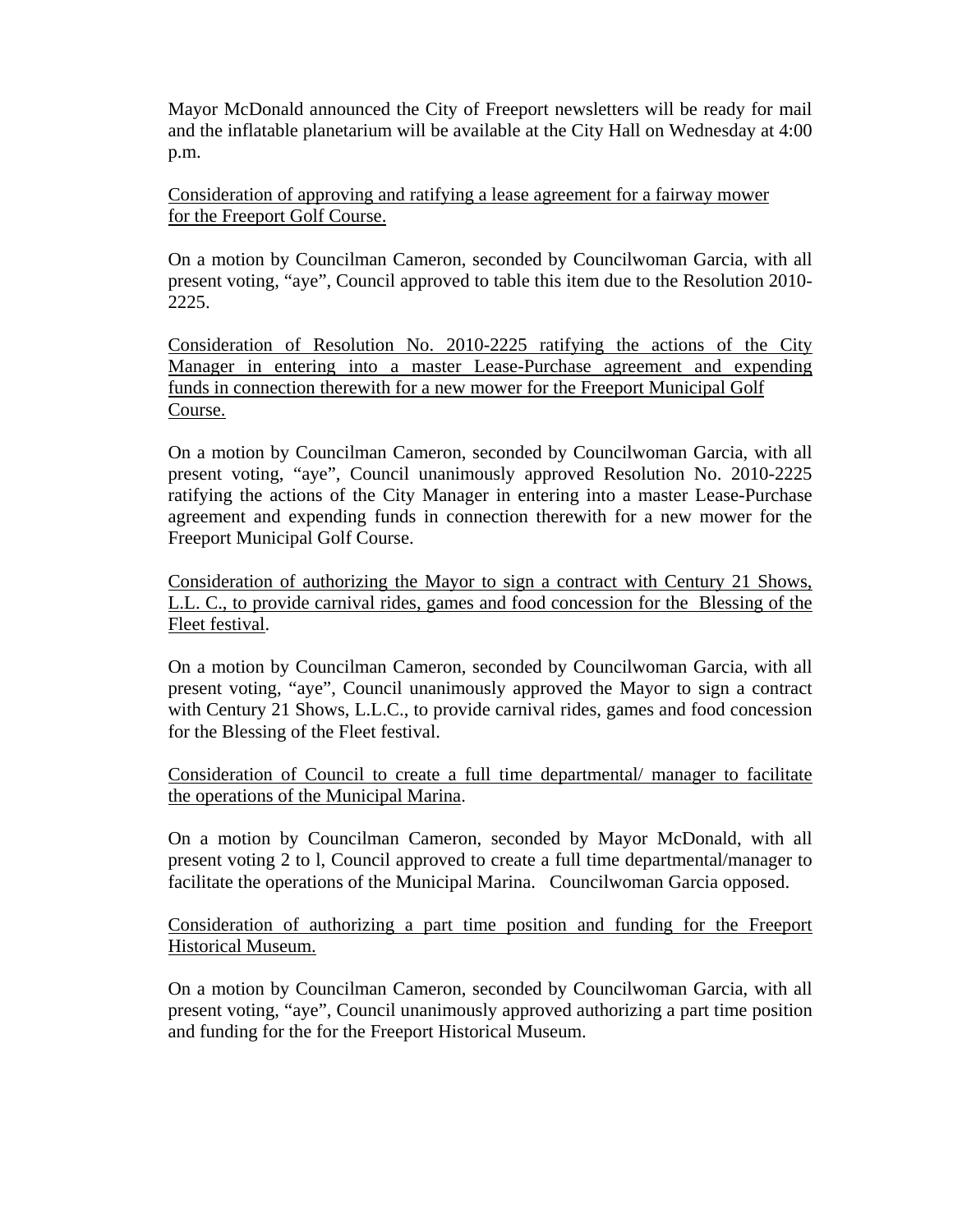Consideration of approving to sell the City's interest on Block 71, Lot 8, 9, 11, Velasco Townsite, known as 216-218 & 222 South Ave. I., Tx. Id 8110-0709- 000.

On a motion by Councilman Cameron, seconded by Mayor McDonald, with all present voting 2 to l, Council approved to sell the City's interest on Block 71, Lot 8, 9, 11, Velasco Townsite, known as 216-218 & 222 South Ave. I., Tx. Id 8110-0709- 000. Councilwoman Garcia opposed.

Consideration of approving to sell the City's interest on Block 51, Lots 18, 19, Velasco Townsite, Tx. 411- 413 South Ave. G., Id 8110-0501-000.

On a motion by Councilman Cameron, seconded by Mayor McDonald, with all present voting 2 to l, Council approved to sell the City's interest on Block 51, Lots 18, 19, Velasco Townsite, Tx. 411- 413 South Ave. G., Id 8110-0501-000. Councilwoman Garcia opposed.

## Consideration of approving to sell the City's interest on Block D, Lot 23, Velasco Townsite, 1826 Zapata St., Tx Id. 8115-0058-000.

On a motion by Councilman Cameron, seconded by Mayor McDonald, with all present voting 2 to l, Council approved to sell the City's interest on Block D, Lot 23, Velasco Townsite, 1826 Zapata St., Tx Id. 8115-0058-000. Councilwoman Garcia opposed.

Consideration of approving to sell the City's interest on Abstract 0008, S T Angier, Tract 50F Acres 0.300, Velasco Townsite, Tx Id. 0008-0001-000.

On a motion by Councilwoman Garcia, seconded by Councilman Cameron, with all present voting "aye", Council unanimously approved to table this item until the appraisal district discrepancies are resolved.

Mayor McDonald opened the work session at 5:30 p.m.

## **Work Session**:

# Update on the Marina project by President Dan Tarver, Economic Development Corporation.

Dan Tarver reported on the Freeport Marina project.

## Discussion regarding the Mexican Consular Id Card Program.

Julian Escutia counselor for Community Affairs at the Mexican Consular of Houston, gave a presentation on the requirements and issuance process of the Matricula Consular or Consular Identification Card. The Matricula Consular or Consular Identification Card is the official record for Mexicans living abroad.